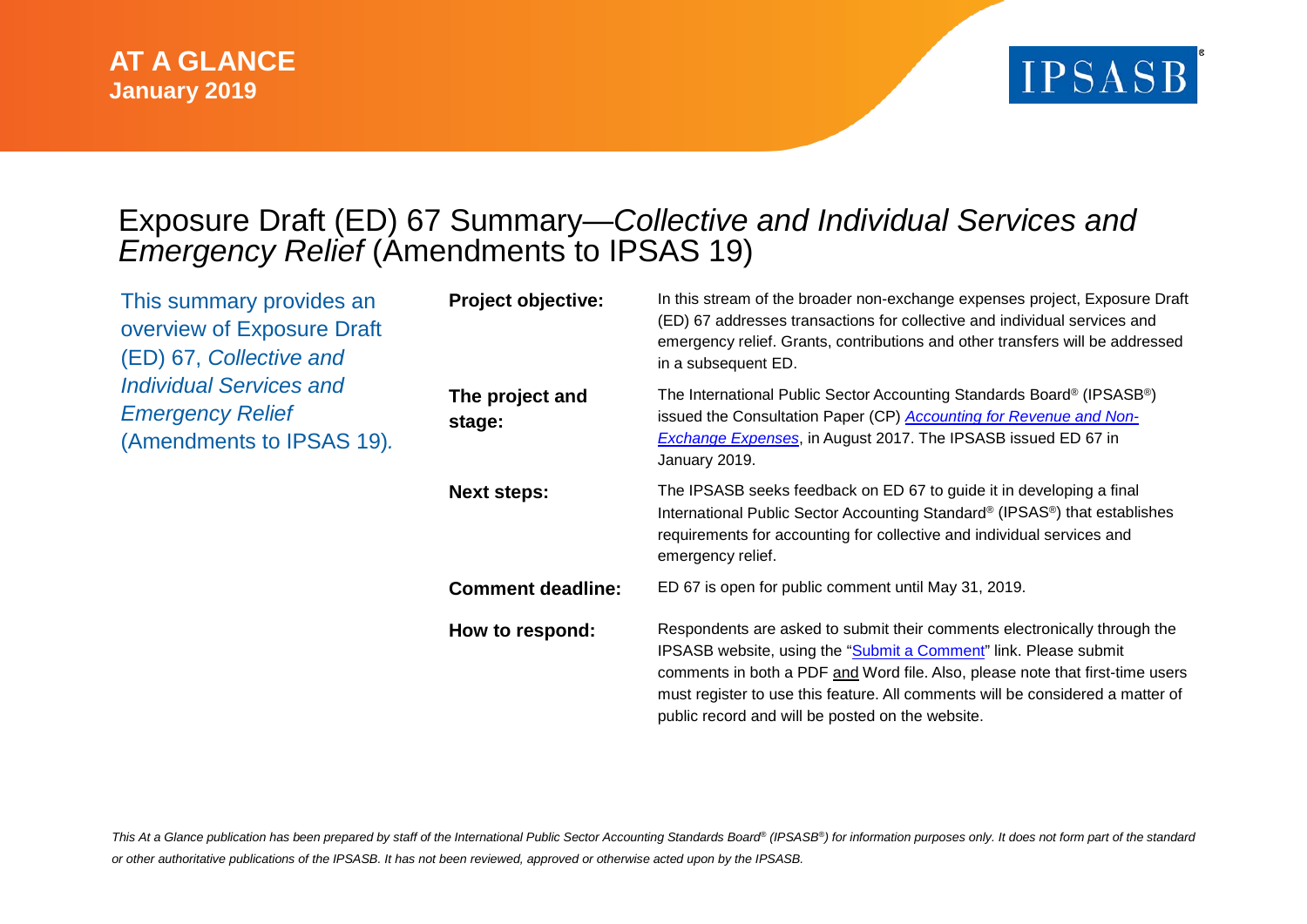### Why the IPSASB Undertook this Project

The purpose of the IPSASB's project on non-exchange expenses is to develop new or amended standards that provide recognition and measurement requirements applicable to providers of nonexchange transactions, except for social benefits.

Exposure Draft 67 proposes requirements for collective and individual services and emergency relief.

ED 67 forms part of the IPSASB's broader nonexchange expenses project.

While a number of IPSAS provide guidance on the recognition of specific exchange expenses and liabilities, there is very little guidance on the recognition of expenses and liabilities arising from non-exchange transactions; and no equivalent to IPSAS 23, *Revenue from Non-Exchange Transactions (Taxes and Transfers)*, which deals with non-exchange revenue. As a consequence, there is ambiguity and inconsistency in developing accounting policies in a highly significant area of expenditure, including the provision of major services to the community and transfers between different levels of government.

The objective of the non-exchange expenses project is to develop new or amended standards, in order to provide accounting requirements that result in consistent accounting for non-exchange expense transactions.

The first step in the development of accounting requirements for non-exchange expenses was the publication of the CP, *Accounting for Revenue and Non-Exchange Expenses*, issued in August 2017.

In the CP, the IPSASB explained the drivers behind the development of the revenue and non-exchange expenses projects. For the non-exchange expenses project, these included:

- The gap in the current IPSASB literature on accounting for non-exchange expenses which may lead to ambiguity and inconsistency of accounting policies in a highly significant area of expenditure;
- The operationalization of the exchange versus non-exchange distinction and the value of that distinction;
- The scope for ensuring consistency of approaches between resource providers (for nonexchange expense transactions) and resource recipients (for revenue transactions).

The CP also noted that the IPSASB's definition of social benefits excludes areas such as the universal provision of healthcare and education, therefore making the development of requirements and guidance for non-exchange expenses not within the scope of IPSAS 42, *Social Benefits,* more pressing. This is the reason ED 67 is being published alongside IPSAS 42.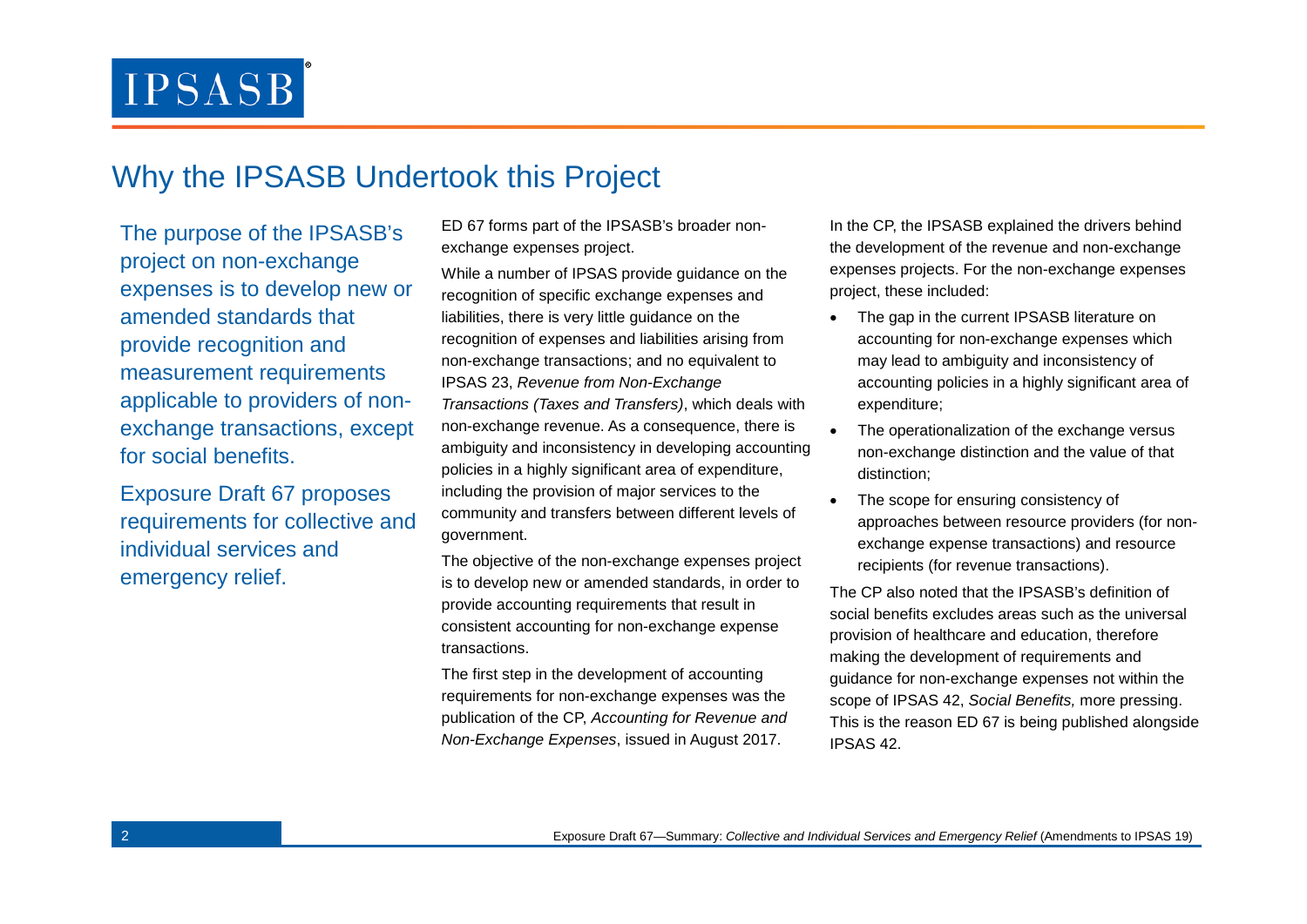# Scope of ED 67

Figure 1 illustrates the scope of ED 67 and the boundaries between collective and individual services, emergency relief and other transactions.

Collective and individual services and emergency relief transactions, addressed in ED 67, are part of the IPSASB's broader nonexchange expenses project.

Grants, contributions and transfers will be addressed in a subsequent ED.

ED 67 was issued alongside IPSAS 42, *Social Benefits*, to enable stakeholders to identify and account more consistently for the full range of social obligations of government.

### **Figure 1: Scope of ED 67**



**IPSAS 42, Social Benefits**, was issued on January 31, 2019, alongside ED 67.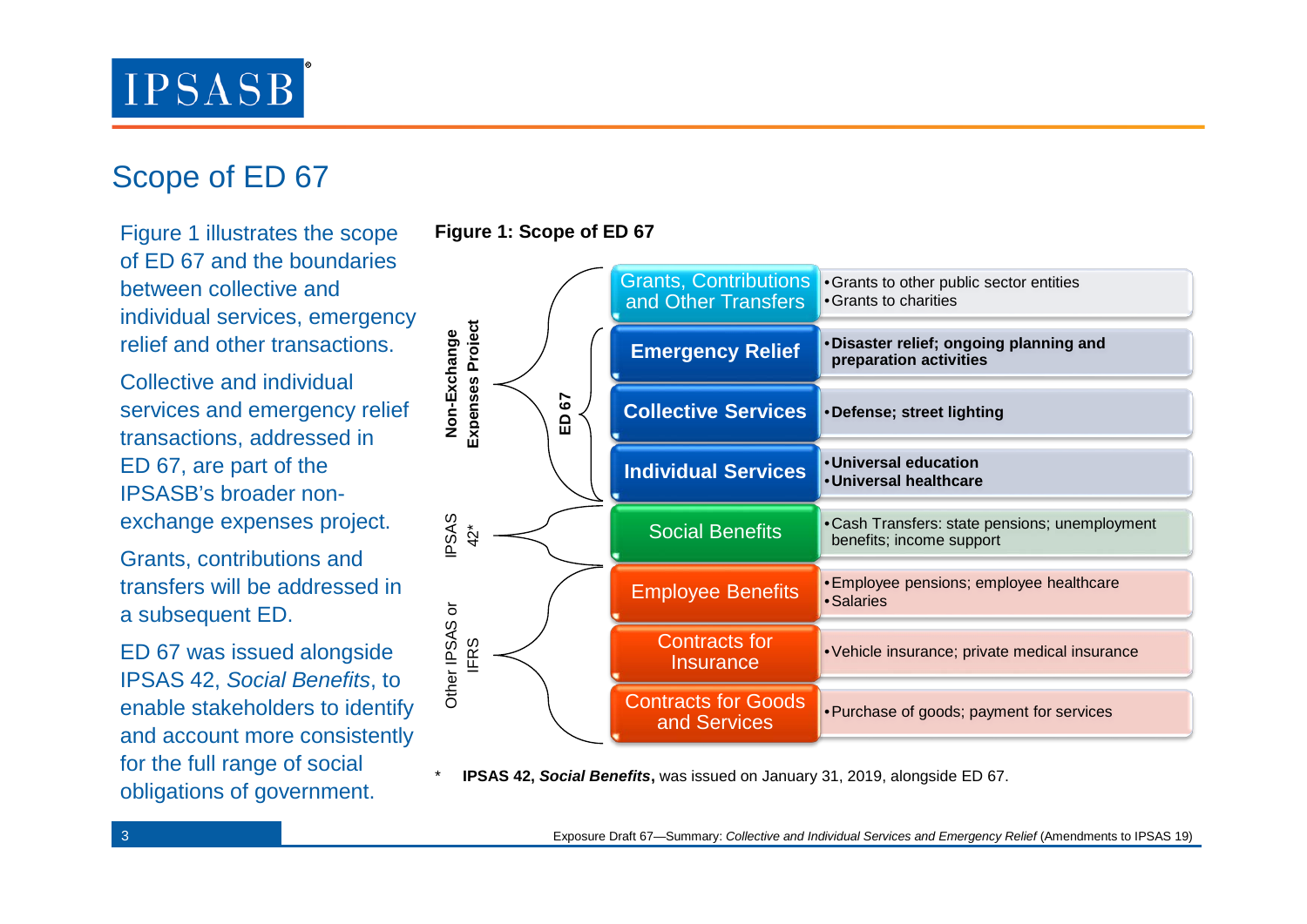### Definitions and Description

ED 67 proposes definitions for collective and individual services.

Figure 2 illustrates the relationship between collective services, individual services and social benefits. Unlike emergency relief, these transactions address the needs of society as a whole.

ED 67 also describes some of the circumstances in which emergency relief may arise. It may be provided through:

- (a) Provision of services
- (b) Provision of goods
- (c) Replacement of assets
- (d) Cash transfers

### **Proposed Definitions of Collective Services and Individual Services**

**Collective services** are services provided by a public sector entity simultaneously to all members of the community that are intended to address the needs of society as a whole.

**Individual services** are goods and services provided to individuals and/or households by a public sector entity that are intended to address the needs of society as a whole.

### **Figure 2:**

|                                                         | <b>Social Benefits</b> | <b>Individual</b><br><b>Services</b> | <b>Collective</b><br><b>Services</b> |
|---------------------------------------------------------|------------------------|--------------------------------------|--------------------------------------|
| Involves a cash transfer to eligible<br>beneficiaries?  |                        | х                                    |                                      |
| Provided to individuals and/or<br>households?           |                        |                                      |                                      |
| Intended to address the needs of society<br>as a whole? |                        |                                      |                                      |

### **Relationship between collective services, individual services and social benefits**

**Relief**

**Proposed Description of Emergency** 

defined in IPSAS 42), such as:

economic failure.

Governments and other public sector entities may deliver emergency relief to individuals and/or households who have been adversely affected by circumstances that are not related to social risks (as

(a) Natural disasters including flooding, earthquakes, food shortages and volcanic eruptions; and

households as a result of war, civil commotion or

(b) The displacement of individuals and/or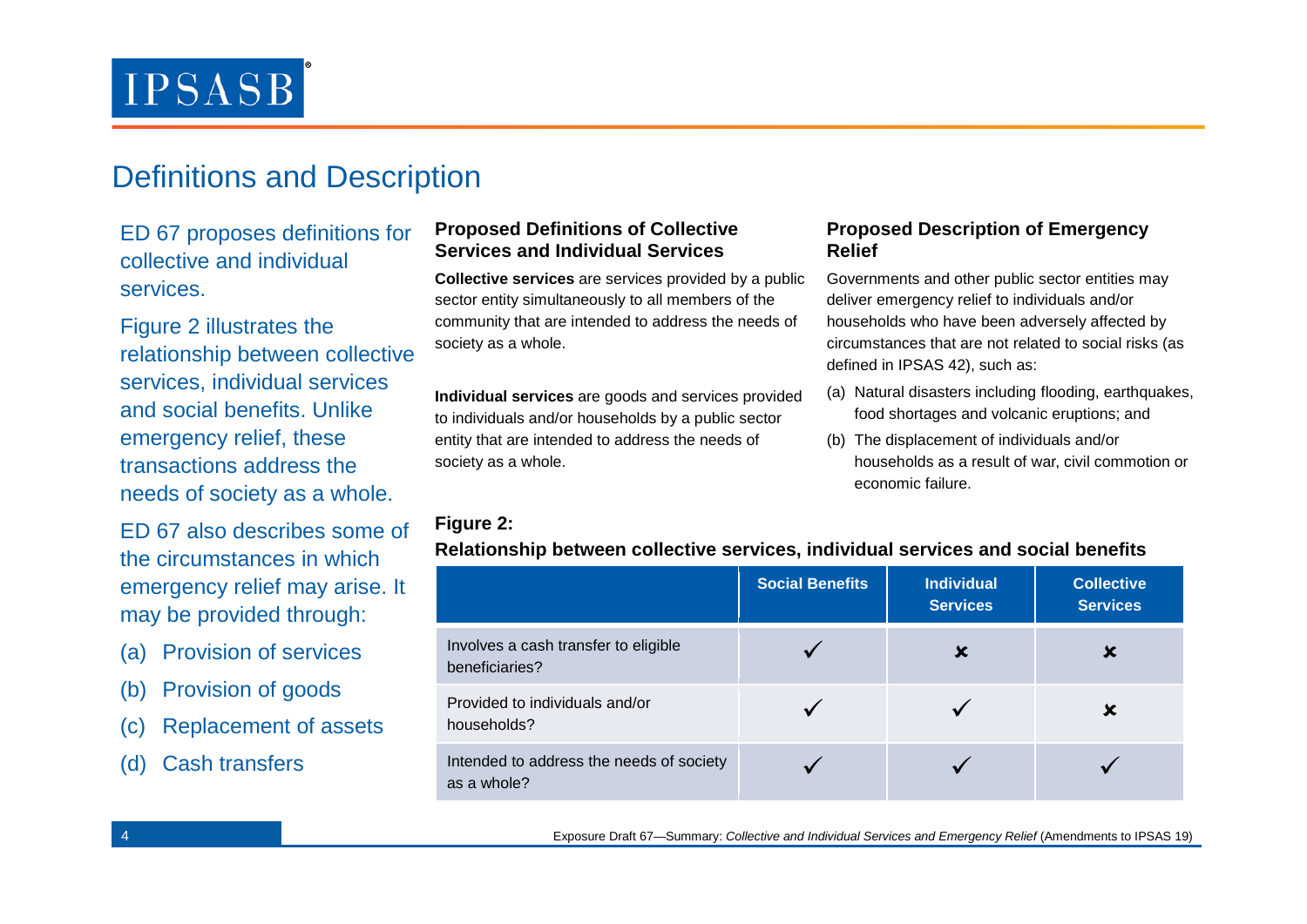### Accounting for Collective Services and Individual Services

ED 67 proposes that no provision is recognized for collective services or individual services.

Information about collective services and individual services is presented and disclosed in accordance with other IPSAS.

#### **Accounting for Collective Services Accounting for Individual Services**

Under ED 67, collective services are considered to be ongoing activities of the public sector entity that delivers the services.

In accordance with IPSAS 19, *Provisions, Contingent Liabilities and Contingent Assets*, "no provision is recognized for costs that need to be incurred to continue an entity's ongoing activities in the future". Consequently ED 67 proposes that no provision is recognized for the intention to deliver collective services.

In delivering collective services, a public sector entity incurs expenses and acquires resources through exchange transactions. Examples include the salaries paid to acquire the services of defense staff, the electricity used in delivering street lighting, the acquisition of non-current assets used in delivering those services, and the purchase of collective services from a third-party provider.

Under ED 67, these exchange transactions would be accounted for in accordance with other IPSAS.

Similarly, ED 67 considers that the delivery of individual services represents ongoing activities of the public sector entity that provides the services. The delivery of individual services results in the public sector entity incurring expenses and acquiring resources through exchange transactions.

The public sector entity uses these resources to deliver individual services. Where individuals access these services, the entity may have a number of future obligations relating to the delivery of these individual services.

These obligations do not become present obligations until the individuals access the services.

Such obligations are an aspect of the ongoing activities of the public sector entity.

As with collective services, no provision is recognized for the intention to deliver individual services prior to individuals and/or households accessing the services.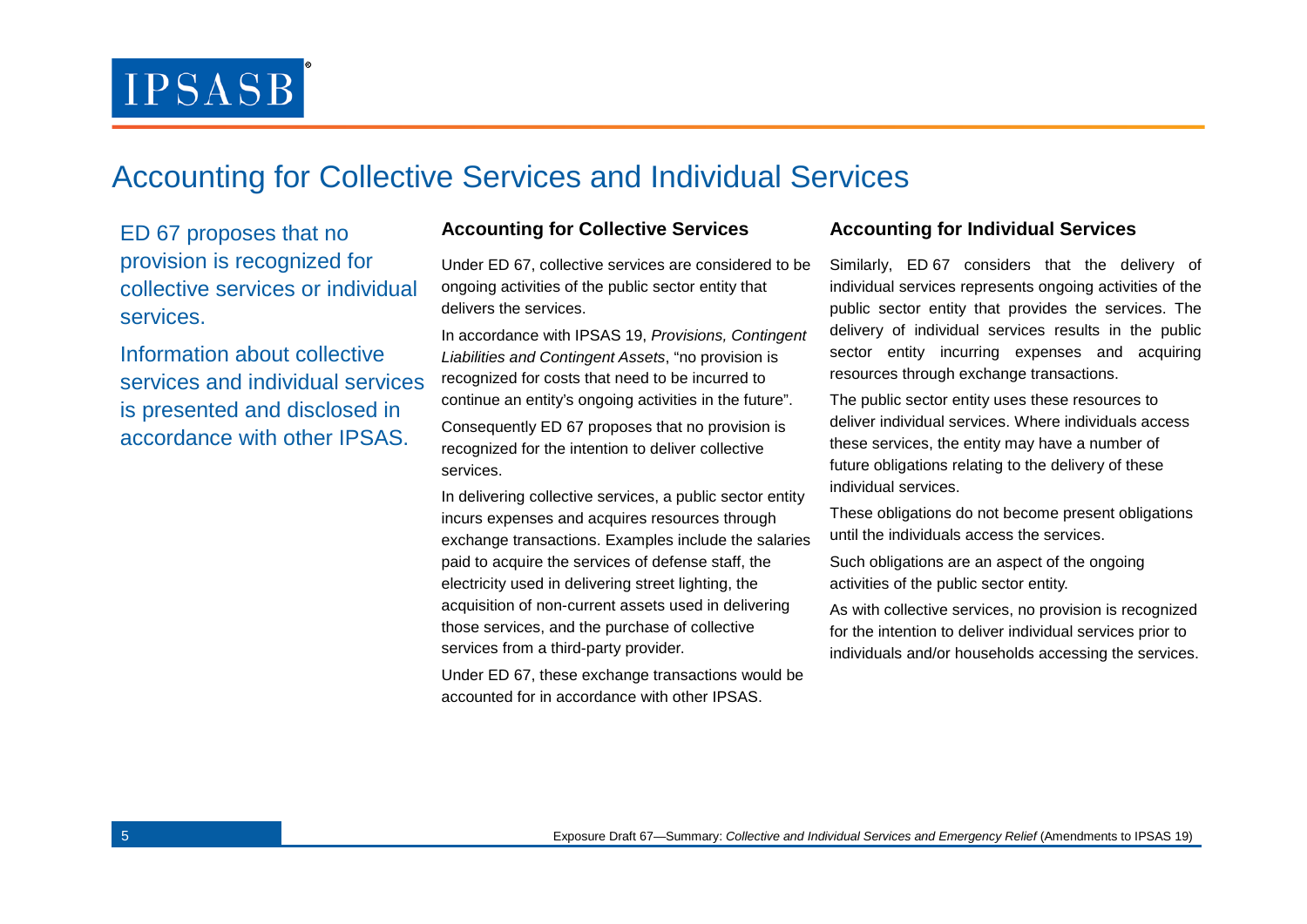### Interaction of Exchange Transactions and Non-Exchange Transactions in Accounting for Collective and Individual Services

Figure 3 illustrates the interaction of exchange transactions and nonexchange transactions accounting for collectiv and individual services, and explains why ED 6 considers that no provision is recognized for collective services or individual services.

|                      | ********************                                                                                                                                                                                                                               |                                                                                                                                                                                                                                                    |                                                                                                                                                                                                                                        |  |  |  |  |  |
|----------------------|----------------------------------------------------------------------------------------------------------------------------------------------------------------------------------------------------------------------------------------------------|----------------------------------------------------------------------------------------------------------------------------------------------------------------------------------------------------------------------------------------------------|----------------------------------------------------------------------------------------------------------------------------------------------------------------------------------------------------------------------------------------|--|--|--|--|--|
|                      | <b>Government</b><br>establishes                                                                                                                                                                                                                   | <b>Government</b><br>contracts for                                                                                                                                                                                                                 | <b>Goods or services</b><br>acquired                                                                                                                                                                                                   |  |  |  |  |  |
| in<br>e              | scheme to provide<br>services                                                                                                                                                                                                                      | goods, services,<br>inventory, assets                                                                                                                                                                                                              | <b>Inventory or assets</b><br>acquired                                                                                                                                                                                                 |  |  |  |  |  |
| $\overline{7}$<br>λr | When a government<br>decides to provide<br>collective services (such as<br>defense) or individual<br>services (such as<br>healthcare), this will often<br>be done via legislation.<br>The legislation commits the<br>government to providing       | Governments provide<br>collective and individual<br>services through exchange<br>transactions.<br>These contracts may be<br>with staff, with suppliers of<br>goods, with third party<br>providers of the services, or<br>with providers of assets. | Governments recognize a<br>financial liability to pay for<br>other goods and services<br>acquired. These goods and<br>services are consumed<br>immediately they are<br>received (for example,<br>electricity for street<br>lighting).  |  |  |  |  |  |
|                      | services as ongoing<br>activities of government.<br>As explained on the<br>previous page, no provision<br>is recognized for costs that<br>need to be incurred to<br>continue an entity's<br>ongoing activities in the<br>future. These are future, | The contracts are<br>executory contracts; no<br>liability is recognized until<br>the other party has<br>delivered.<br>These executory contracts<br>do not change the<br>government's future                                                        | Because the items are<br>consumed immediately, no<br>asset is recognized. (see<br>next step).<br>Governments also<br>recognize inventory and<br>non-current assets, and<br>recognize a corresponding<br>financial liability to pay for |  |  |  |  |  |
|                      | not present, obligations.                                                                                                                                                                                                                          | obligations to third party<br>beneficiaries.                                                                                                                                                                                                       | the items.                                                                                                                                                                                                                             |  |  |  |  |  |

**Figure 3: Interaction of Exchange Transactions and Non-Exchange Transactions**

**a Collective and individual services are Example 18 Services or all of the set of services or all of the set of services or all of the set of set of set of set of set of set of set of set of set of set of set of set of set of set of set of set of set of se** 

As the government delivers collective and individual services, it recognizes a non-exchange expense. Where goods or services are acquired and consumed immediately to provide services, the government does not recognize then immediately derecognize an asset, but recognizes an expense to match the liability.

Where inventory or assets are consumed in providing collective or individual services, the inventory or assets are derecognized or depreciated.

6 Exposure Draft 67—Summary: *Collective and Individual Services and Emergency Relief* (Amendments to IPSAS 19)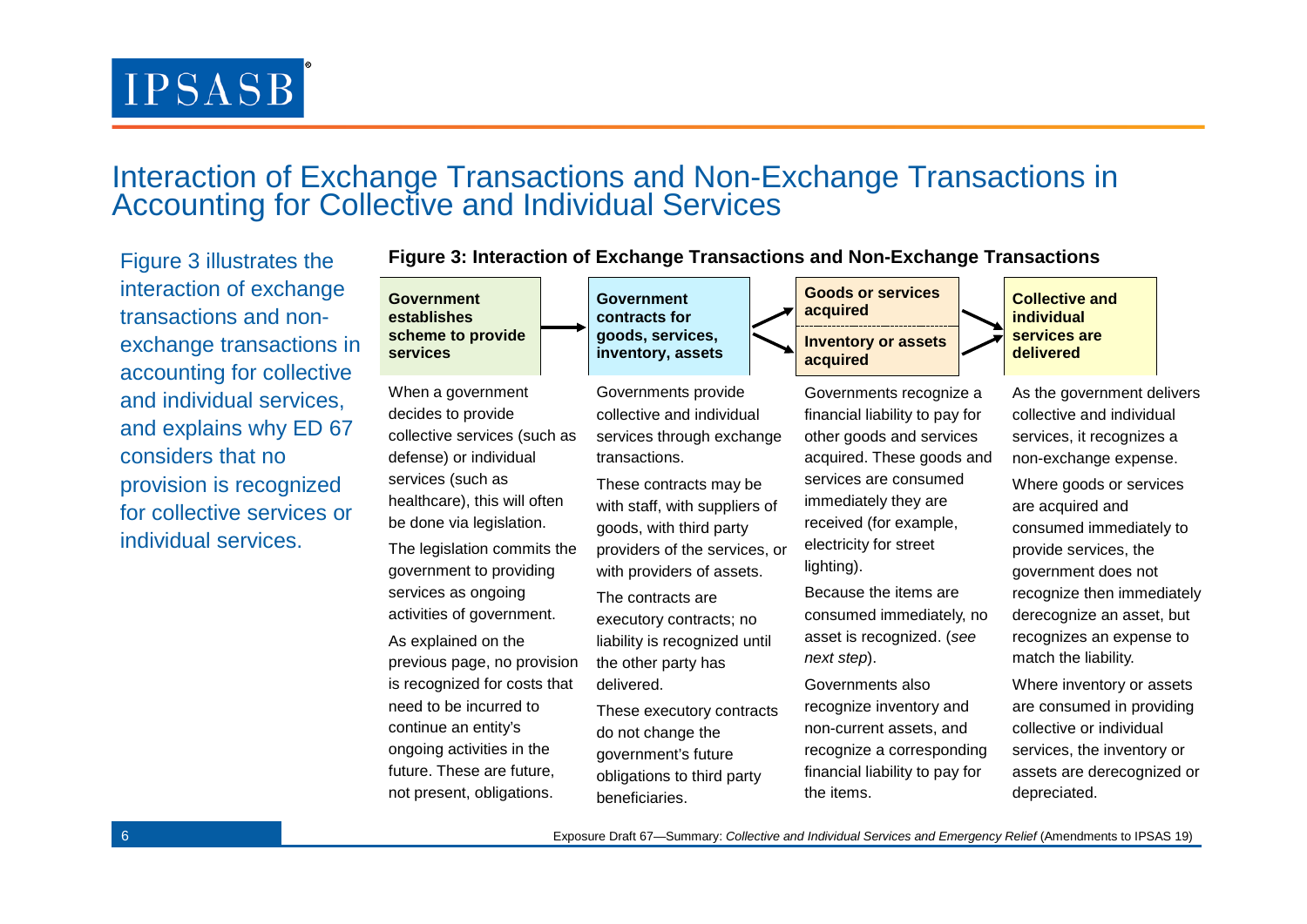### Accounting for Emergency Relief

ED 67 considers that goods and services delivered through emergency relief address the needs of specific individuals and households rather than the needs of society as a whole.

This distinguishes emergency relief from collective services and individual services.

### **ED 67 Identifies Two Approaches to Emergency Relief**

ED 67 proposes accounting treatments for two approaches to providing emergency relief.

Emergency relief may be provided in response to specific emergencies, for example a flood or an earthquake.

Emergency relief may also be delivered as an ongoing activity of government (or other public sector entity).

An example would be where a government has established an agency with a specific remit to deliver emergency relief, and where the agency staff are engaged either in delivering the emergency relief or in undertaking planning and preparation activities.

### **Proposed Accounting for Emergency Relief:**

#### **Delivered in Response to Specific Emergencies**

ED 67 proposes applying IPSAS 19 to determine whether a provision should be recognized.

Emergency relief in response to specific emergencies requires a separate decision to be made by a government or public sector entity.

Examples of events that could give rise to a provision under IPSAS 19 include government

announcements, legislation and other government actions to deliver emergency relief.

Where the criteria for recognizing a provision are not met, an entity would consider whether IPSAS 19 requires the disclosure of a contingent liability.

An entity will need to reassess its decisions at each reporting date as circumstances change.

#### **Delivered as an Ongoing Activity of Government**

ED 67 proposes that an entity should consider the specific circumstances in which emergency relief as an ongoing activity of government is being delivered. Where the delivery of such emergency relief is analogous to the delivery of collective services and/or individual services, ED 67 proposes that no provision is recognized. This matches the accounting for collective and individual services.

In other circumstances, ED 67 proposes that an entity would consider the requirements of IPSAS 19 in determining whether to recognize a provision or disclose a contingent liability. This matches the accounting for emergency relief delivered in response to specific emergencies.